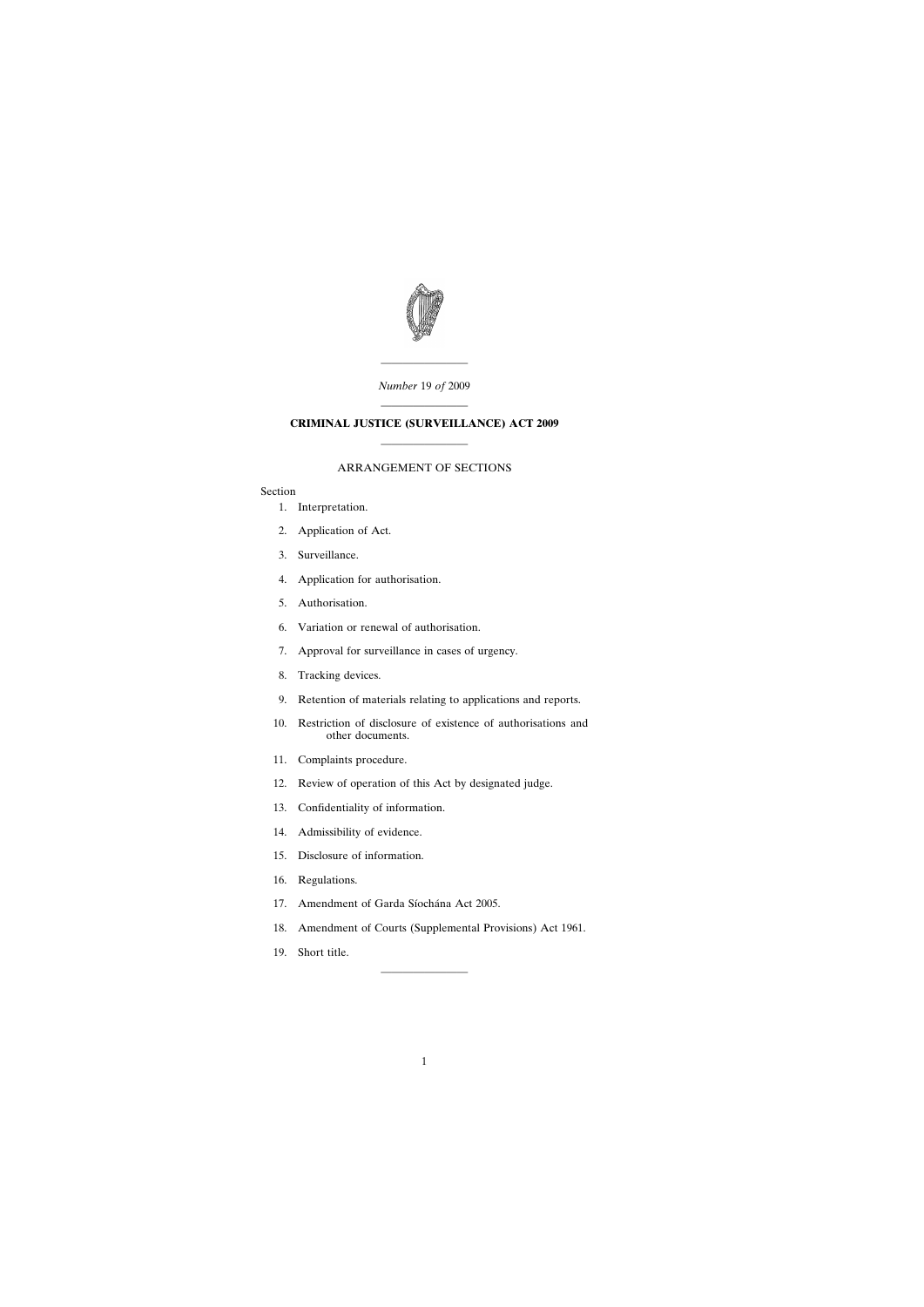### [*No.* **19.**] [2009.] *Criminal Justice (Surveillance) Act* 2009*.*

# Acts Referred to

| Courts (Supplemental Provisions) Act 1961                                               | 1961, No. 39          |
|-----------------------------------------------------------------------------------------|-----------------------|
| Criminal Justice Act 1984                                                               | 1984, No. 22          |
| Criminal Justice Act 2006                                                               | 2006, No. 26          |
| Criminal Justice (Terrorist Offences) Act 2005                                          | 2005, No. 2           |
| Criminal Law Act 1997                                                                   | 1997, No. 14          |
| Customs Consolidation Act 1876                                                          | 39 & 40, Vict. Ch. 36 |
| Defence (Amendment) Act 1979                                                            | 1979, No. 1           |
| Defence (Amendment) Act 1990                                                            | 1990, No. 6           |
| Defence Act 1954                                                                        | 1954, No. 18          |
| Finance Act 1999                                                                        | 1999, No. 2           |
| Finance Act 2001                                                                        | 2001, No. 7           |
| Finance Act 2003                                                                        | 2003, No. 3           |
| Finance Act 2005                                                                        | 2005, No. 5           |
| Garda Síochána Act 2005                                                                 | 2005, No. 20          |
| Interception of Postal Packets and Telecommunications<br>Messages (Regulation) Act 1993 | 1993, No. 10          |
| Postal and Telecommunications Services Act 1983                                         | 1983, No. 24          |
| Taxes Consolidation Act 1997                                                            | 1997, No. 39          |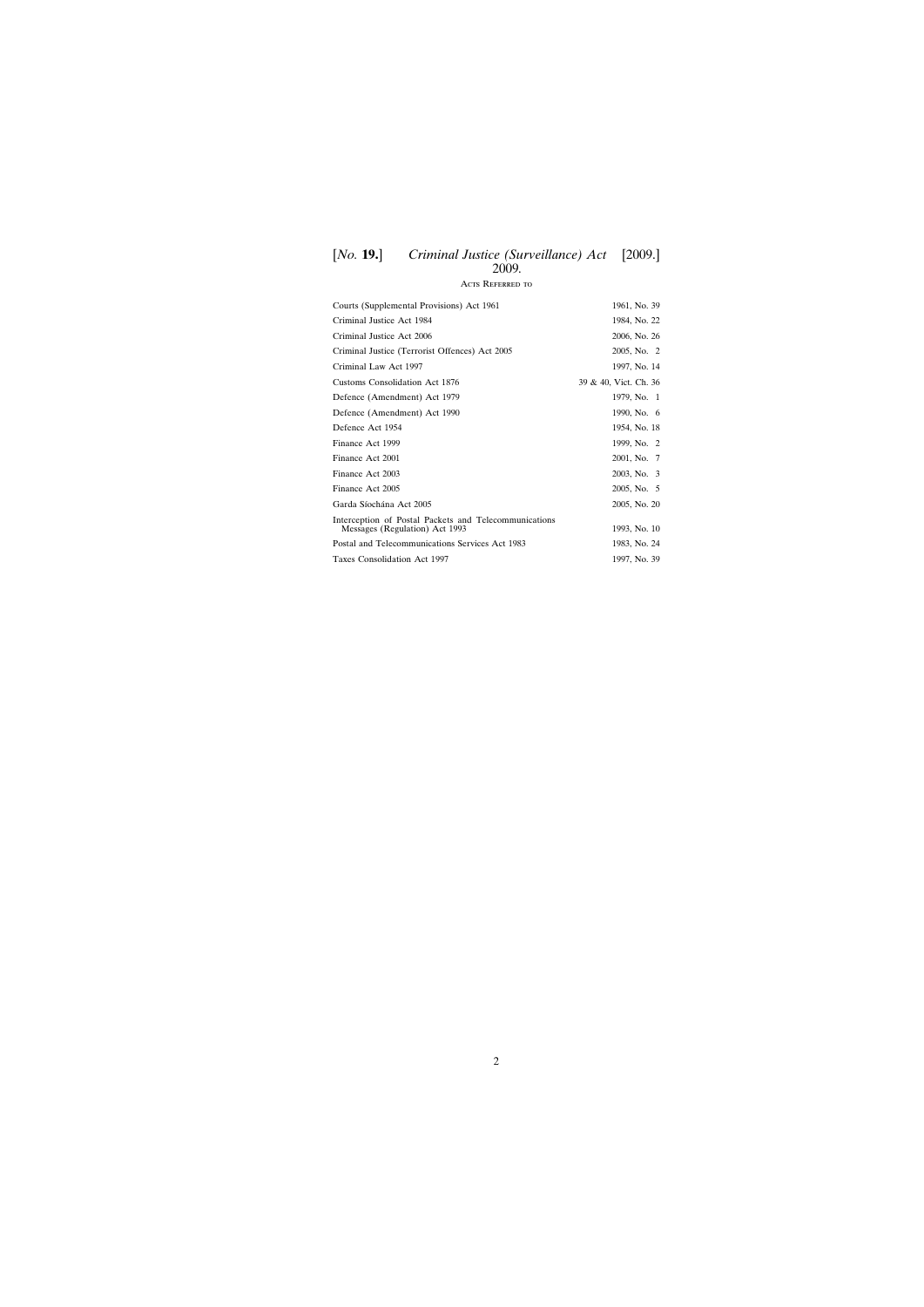

*Number* 19 *of* 2009

————————

## <span id="page-2-0"></span>———————— **CRIMINAL JUSTICE (SURVEILLANCE) ACT 2009**

————————

AN ACT TO PROVIDE FOR SURVEILLANCE IN CONNEC-TION WITH THE INVESTIGATION OF ARRESTABLE<br>OFFENCES, THE PREVENTION OF SUSPECTED OFFENCES, THE PREVENTION OF SUSPECTED ARRESTABLE OFFENCES AND THE SAFEGUARDING OF THE STATE AGAINST SUBVERSIVE AND TERROR-IST THREATS, TO AMEND THE GARDA SÍOCHÁNA ACT 2005 AND THE COURTS (SUPPLEMENTAL PROVISIONS) ACT 1961 AND TO PROVIDE FOR MATTERS CONNECTED THEREWITH.

[12*th July*, 2009]

BE IT ENACTED BY THE OIREACHTAS AS FOLLOWS:

**1**.—In this Act—

Interpretation.

"Act of 1993" means the Interception of Postal Packets and Telecommunications Messages (Regulation) Act 1993;

"arrestable offence" has the meaning it has in section 2 (as amended by section 8 of the Criminal Justice Act 2006) of the Criminal Law Act 1997;

"authorisation" means an authorisation for the carrying out of surveillance issued under *section 5* or varied or renewed under *section 6*;

"document" includes—

- (*a*) any book, record or other written or printed material in any form, and
- (*b*) any recording, including any data or information stored, maintained or preserved electronically or otherwise than in legible form;

"judge" means a judge of the District Court;

"member of the Defence Forces" means a member of the Defence Forces within the meaning of section 1 of the Defence (Amendment) Act 1990, other than a member of the Reserve Defence Force within the meaning of the Defence Act 1954;

"member of the Garda Síochána" means a member of the Garda Síochána within the meaning of section 3 of the Garda Síochána Act 2005, other than a person referred to in paragraph (*b*) of that definition;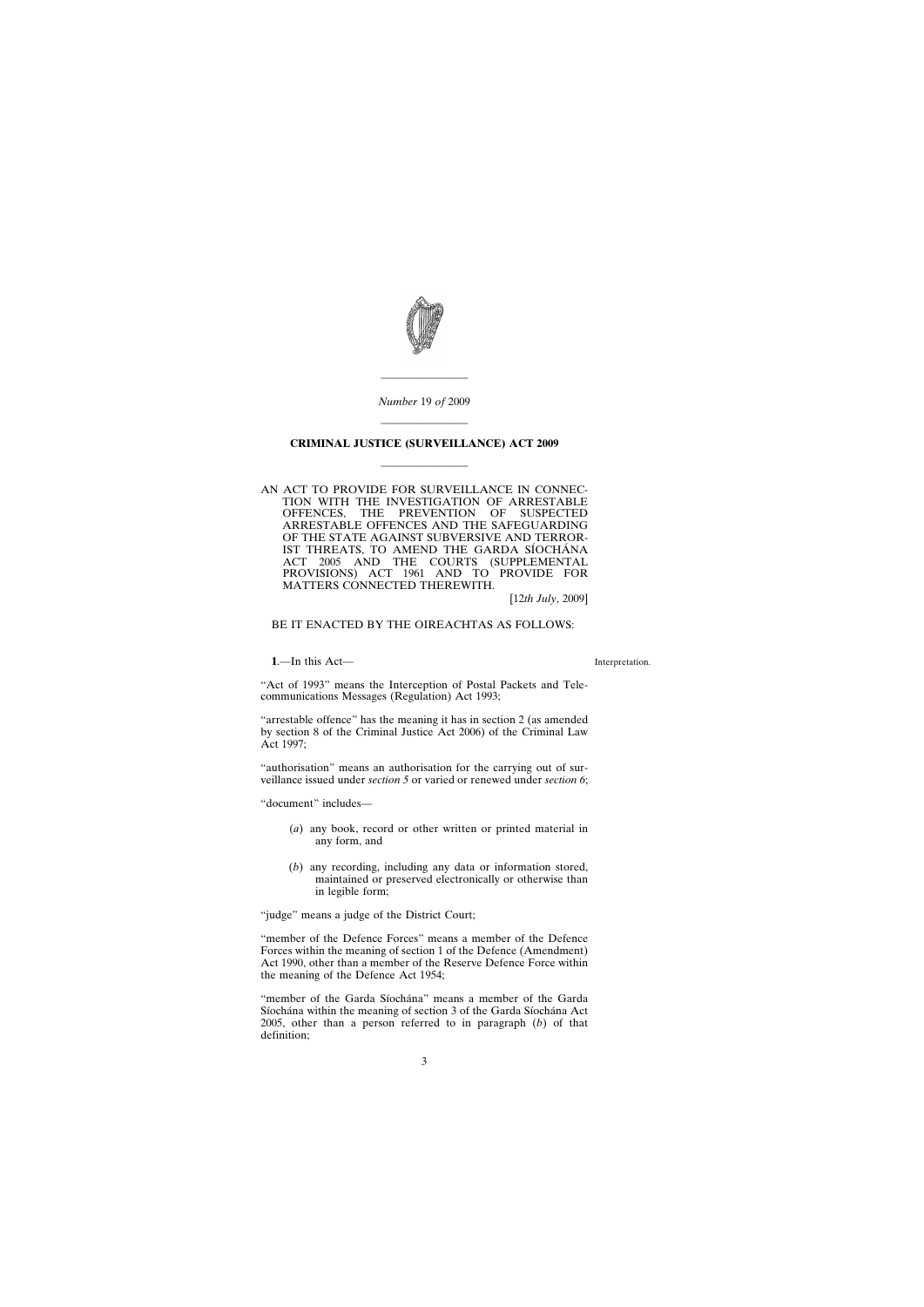"Minister" means the Minister for Justice, Equality and Law Reform; "place" includes—

- (*a*) a dwelling or other building,
- (*b*) a vehicle, whether mechanically propelled or not,
- (*c*) a vessel, whether sea-going or not,
- (*d*) an aircraft, whether capable of operation or not, and
- (*e*) a hovercraft;

"relevant Minister" means—

- (*a*) the Minister, in relation to approvals granted by a superior officer of, and documents and information in the custody of, the Garda Síochána,
- (*b*) the Minister for Defence, in relation to approvals granted by a superior officer of, and documents and information in the custody of, the Defence Forces, and
- (*c*) the Minister for Finance, in relation to approvals granted by a superior officer of, and documents and information in the custody of, the Revenue Commissioners;

"revenue offence" means an offence under any of the following provisions that is an arrestable offence:

- (*a*) section 186 of the Customs Consolidation Act 1876;
- (*b*) section 1078 of the Taxes Consolidation Act 1997;
- (*c*) section 102 of the Finance Act 1999;
- (*d*) section 119 of the Finance Act 2001;
- (*e*) section 79 (inserted by section 62 of the Finance Act 2005) of the Finance Act 2003;
- (*f*) section 78 of the Finance Act 2005;

"superior officer" means—

- (*a*) in the case of the Garda Síochána, a member of the Garda Síochána not below the rank of superintendent;
- (*b*) in the case of the Defence Forces, a member of the Defence Forces not below the rank of colonel; and
- (*c*) in the case of the Revenue Commissioners, an officer of the Revenue Commissioners not below the rank of principal officer;

"surveillance" means—

(*a*) monitoring, observing, listening to or making a recording of a particular person or group of persons or their movements, activities and communications, or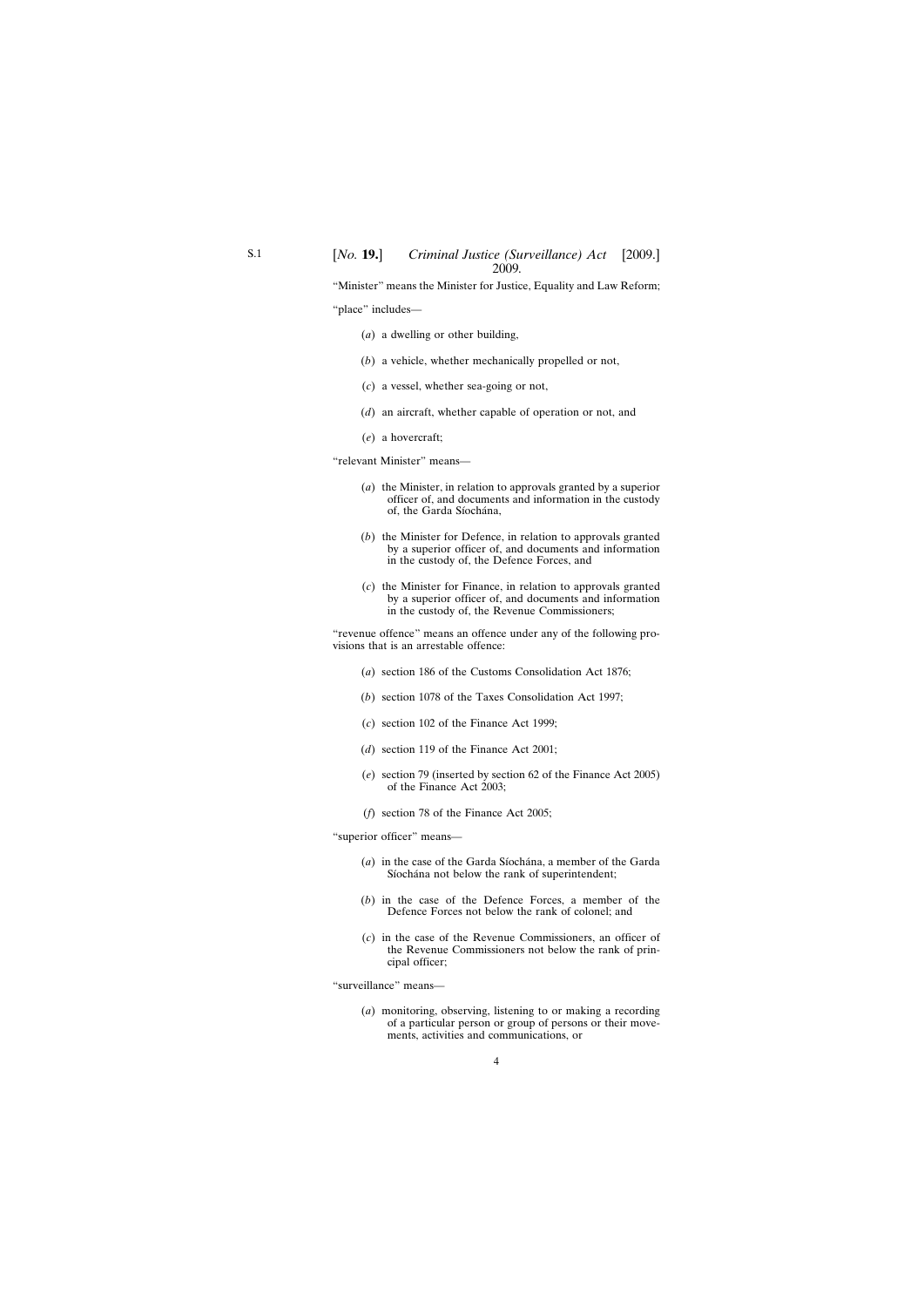### <span id="page-4-0"></span>[2009.] [ *Criminal Justice (Surveillance) Act No.* **19.**] 2009*.*

(*b*) monitoring or making a recording of places or things,

by or with the assistance of surveillance devices;

"surveillance device" means an apparatus designed or adapted for use in surveillance, but does not include—

- (*a*) an apparatus designed to enhance visual acuity or night vision, to the extent to which it is not used to make a recording of any person who, or any place or thing that, is being monitored or observed,
- (*b*) a CCTV within the meaning of section 38 of the Garda Síochána Act 2005, or
- (*c*) a camera, to the extent to which it is used to take photographs of any person who, or any thing that, is in a place to which the public have access;

"tracking device" means a surveillance device that is used only for the purpose of providing information regarding the location of a person, vehicle or thing;

"written record of approval" means a written record of approval prepared by a superior officer under *section 7(6)* or *8(6)*.

**2.** (1) This Act applies to surveillance carried out by members Application of Act. of the Garda Síochána, members of the Defence Forces and officers of the Revenue Commissioners.

(2) Nothing in this Act shall render unlawful any activity that would otherwise be lawful.

(3) An authorisation or approval under this Act may not be issued or granted in respect of an activity that would constitute an interception within the meaning of the Act of 1993.

(4) For the avoidance of doubt, it is hereby declared that this Act does not apply to the following:

- (*a*) the use of a closed circuit television system in a Garda Síochána station;
- (*b*) the recording by electronic or other similar means under section 27 of the Criminal Justice Act 1984 of the questioning of a person by members of the Garda Síochána at Garda Síochána stations or elsewhere in connection with the investigation of offences;
- (*c*) the recording by electronic or other similar means of any evidence given, or statement made, by a person for the purposes of any court proceedings.

**3.**—A member of the Garda Síochána, a member of the Defence Surveillance. Forces or an officer of the Revenue Commissioners shall carry out surveillance only in accordance with a valid authorisation or an approval granted in accordance with *section 7* or *8*.

**4.** - (1) A superior officer of the Garda Síochána may apply to a Application for judge for an authorisation where he or she has reasonable grounds authorisation.for believing that—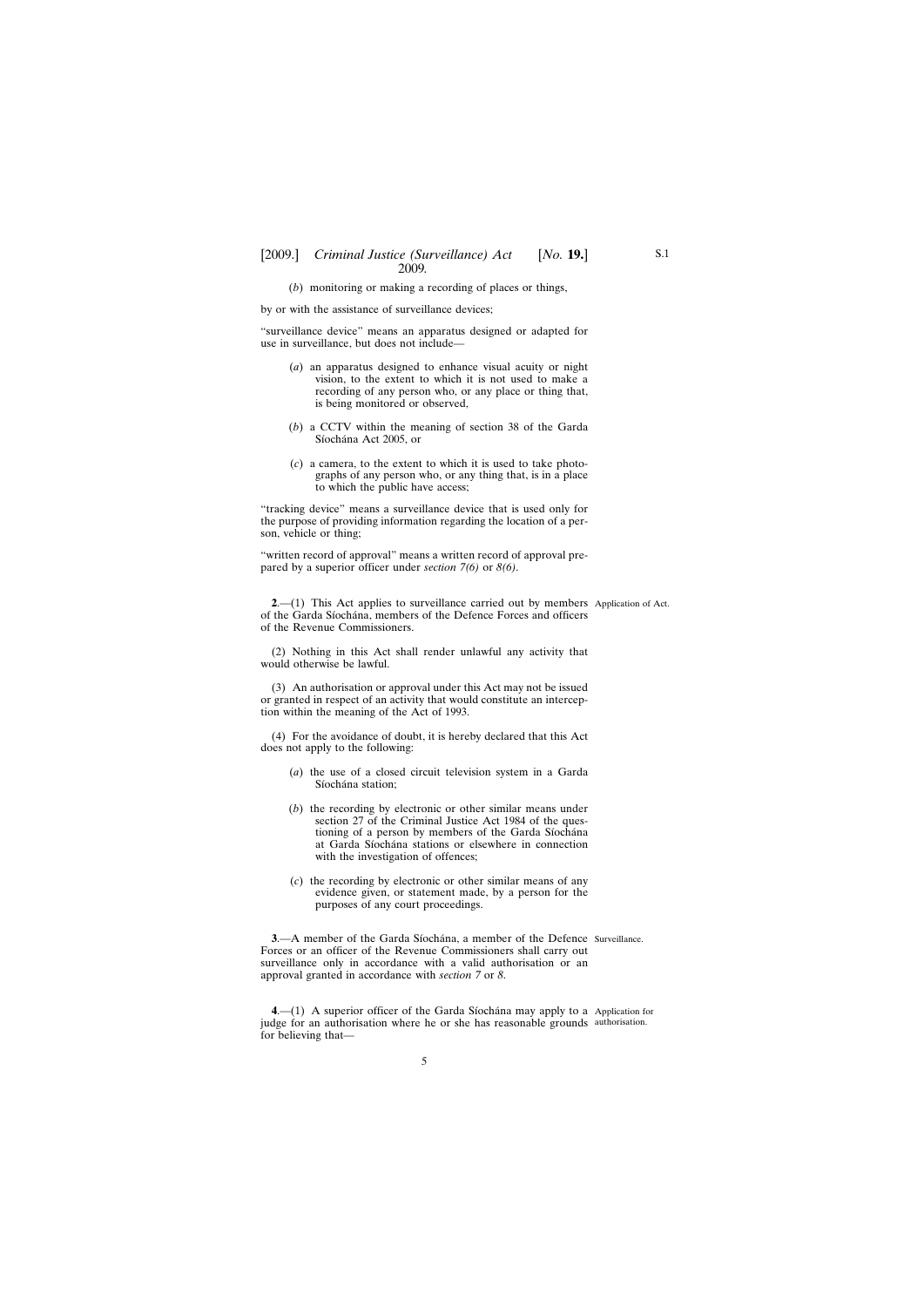#### <span id="page-5-0"></span>[*No.* **19.**] *Criminal Justice (Surveillance) Act* [2009.] 2009*.*

- (*a*) as part of an operation or investigation being conducted by the Garda Síochána concerning an arrestable offence, the surveillance being sought to be authorised is necessary for the purposes of obtaining information as to whether the offence has been committed or as to the circumstances relating to the commission of the offence, or obtaining evidence for the purposes of proceedings in relation to the offence,
- (*b*) the surveillance being sought to be authorised is necessary for the purpose of preventing the commission of arrestable offences, or
- (*c*) the surveillance being sought to be authorised is necessary for the purpose of maintaining the security of the State.

(2) A superior officer of the Defence Forces may apply to a judge for an authorisation where he or she has reasonable grounds for believing that the surveillance being sought to be authorised is necessary for the purpose of maintaining the security of the State.

(3) A superior officer of the Revenue Commissioners may apply to a judge for an authorisation where he or she has reasonable grounds for believing that—

- (*a*) as part of an operation or investigation being conducted by the Revenue Commissioners concerning a revenue offence, the surveillance being sought to be authorised is necessary for the purpose of obtaining information as to whether the offence has been committed or as to the circumstances relating to the commission of the offence, or obtaining evidence for the purpose of proceedings in relation to the offence, or
- (*b*) the surveillance being sought to be authorised is necessary for the purpose of preventing the commission of revenue offences.

(4) In a case in which surveillance carried out under *section 7* is sought under *subsection (10)* of that section to be continued by application under this section, the information on oath supporting the application shall include a copy of the written record of approval concerned, a summary of the results of the surveillance carried out and the reasons why continued surveillance is required.

(5) A superior officer who makes an application under *subsection (1)*, *(2)*, *(3)* or *(4)* shall also have reasonable grounds for believing that the surveillance being sought to be authorised is—

- (*a*) the least intrusive means available, having regard to its objectives and other relevant considerations,
- (*b*) proportionate to its objectives, having regard to all the circumstances including its likely impact on the rights of any person, and
- (*c*) of a duration that is reasonably required to achieve its objectives.

Authorisation.

**5**.—(1) An application under *section 4* for an authorisation and under *section 6* for a variation or renewal of an authorisation—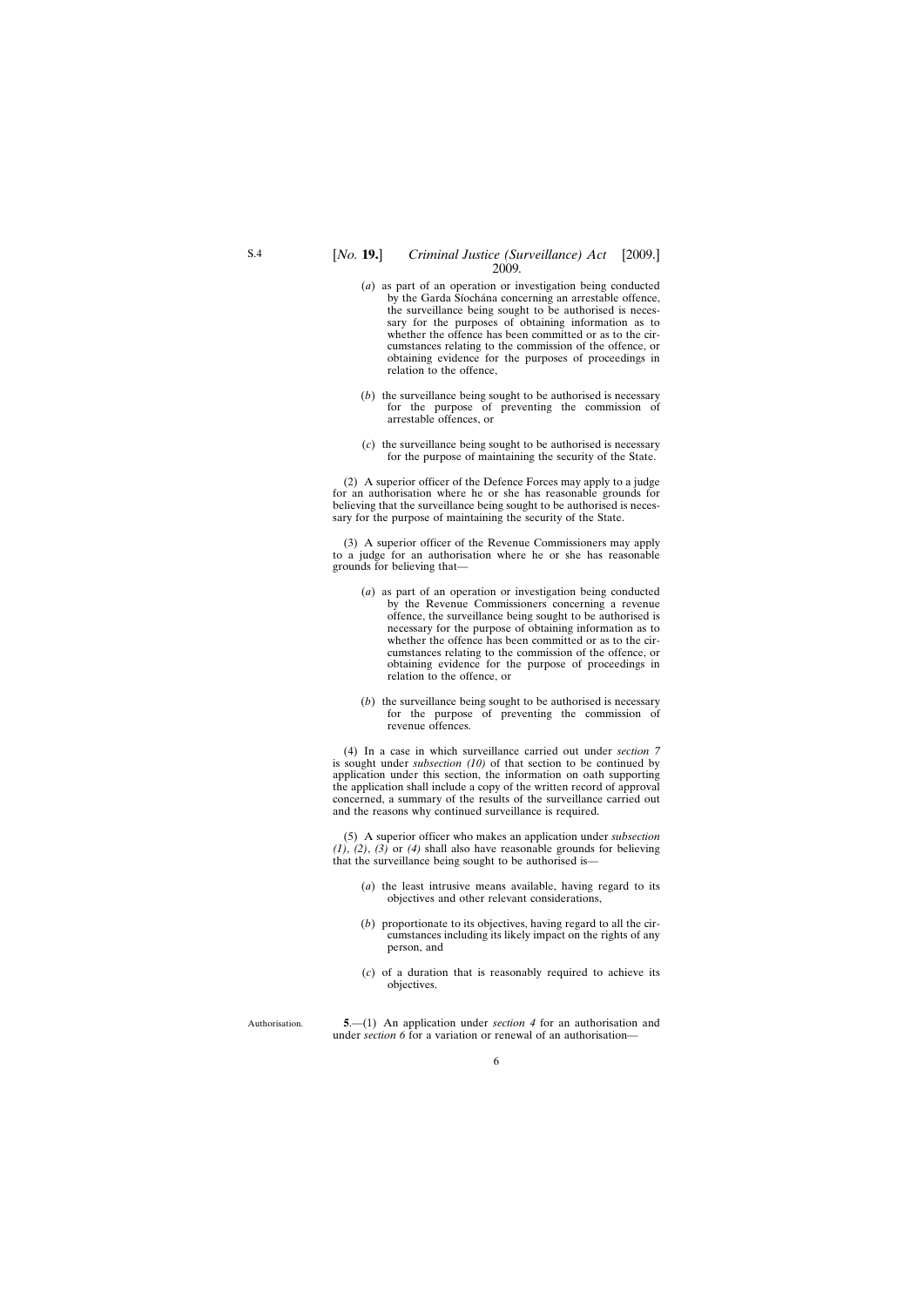- *(a*) shall be made *ex parte* and shall be heard otherwise than in public, and
- (*b*) may be made to a judge assigned to any district court district.

(2) Subject to *subsection (4)*, the judge shall issue such authorisation as he or she considers reasonable, if satisfied by information on oath of the superior officer concerned that—

- (*a*) the requirements specified in *subsection (1)*, *(2)* or *(3)*, as the case may be, of *section 4* are fulfilled, and
- (*b*) to do so is justified, having regard to the matters referred to in *section 4(5)* and all other relevant circumstances.

(3) An information on oath of a superior officer specifying the grounds for his or her belief that the surveillance is necessary for the purpose of preventing the commission of arrestable offences referred to in *section 4(1)(b),* or the commission of revenue offences referred to in *section 4(3)(b),* need not specify a particular arrestable offence or a particular revenue offence, as the case may be, in respect of which the authorisation is being sought.

(4) The judge shall not issue an authorisation if he or she is satisfied that the surveillance being sought to be authorised is likely to relate primarily to communications protected by privilege.

(5) An authorisation may impose such conditions in respect of the surveillance authorised as the judge considers appropriate.

- (6) An authorisation shall be in writing and shall specify—
	- (*a*) particulars of the surveillance device that is authorised to be used,
	- (*b*) the person who, or the place or thing that, is to be the subject of the surveillance,
	- (*c*) the name of the superior officer to whom it is issued,
	- (*d*) the conditions (if any) subject to which the authorisation is issued, and
	- (*e*) the date of expiry of the authorisation.

(7) An authorisation may authorise the superior officer named in it, or any member of the Garda Síochána, any member of the Defence Forces or any officer of the Revenue Commissioners designated by that superior officer, accompanied by any other person whom he or she considers necessary, to enter, if necessary by the use of reasonable force, any place for the purposes of initiating or carrying out the authorised surveillance, and withdrawing the authorised surveillance device, without the consent of a person who owns or is in charge of the place.

(8) An authorisation shall expire on the day fixed by the judge that he or she considers reasonable in the circumstances and that is not later than 3 months from the day on which it is issued.

(9) Subject to any conditions imposed by the judge under *subsection (5)*, an authorisation shall have effect both within the district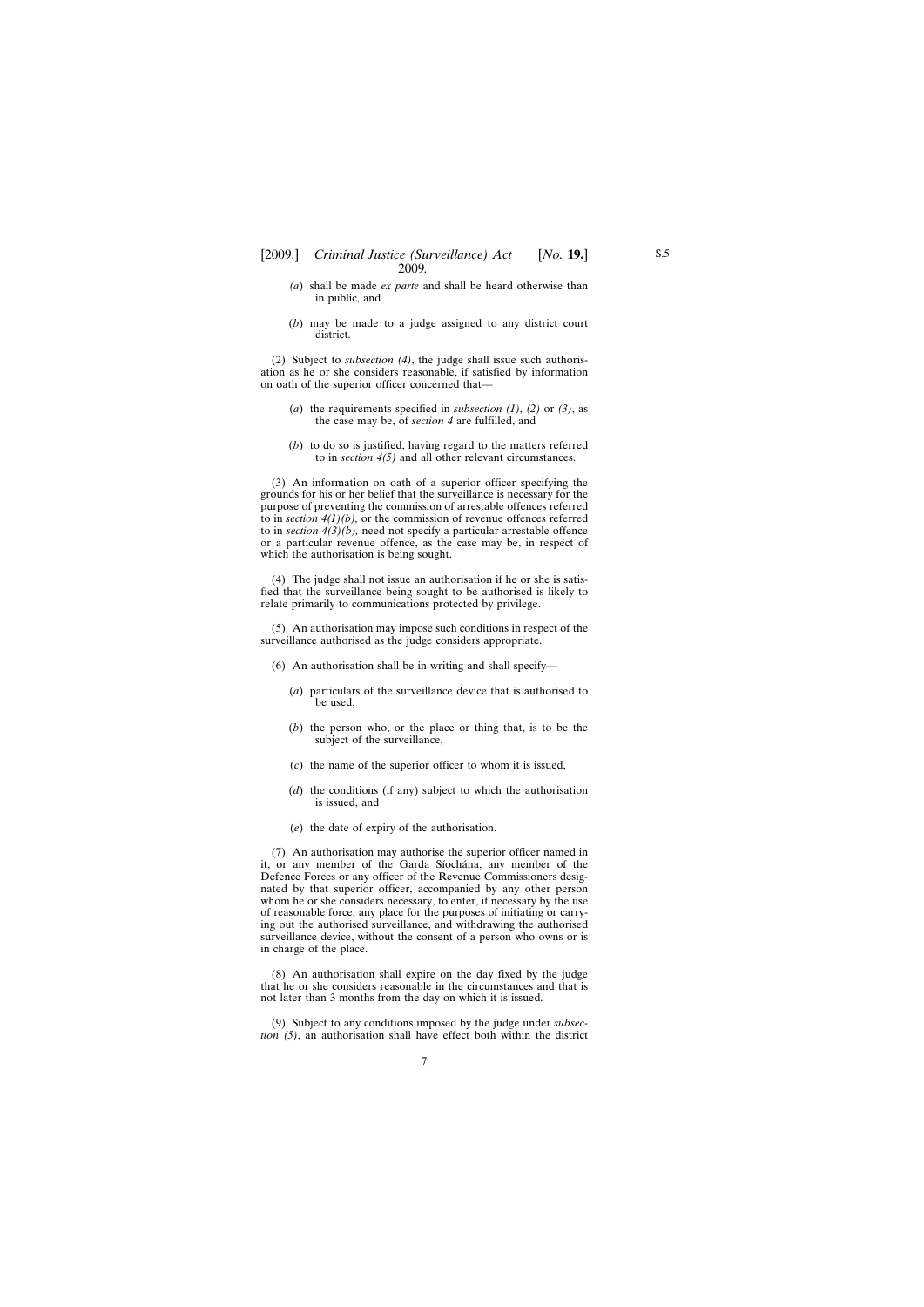court district to which the judge is assigned and in any other part of the State.

<span id="page-7-0"></span>Variation or authorisation.

**6**.—(1) A judge may, on application in that behalf by the superior officer to whom an authorisation was issued, if satisfied by information on oath of that superior officer justifying the variation or renewal of the authorisation—

- (*a*) vary the authorisation, or
- (*b*) renew the authorisation, on the same or different conditions, for such further period, not exceeding 3 months, as the judge considers appropriate.

(2) An application for a renewal under this section shall be made before the authorisation concerned, or any previous renewal of that authorisation, as the case may be, has expired.

(3) Where an application for a renewal under this section has been made and the authorisation concerned would, but for this subsection, expire during the hearing of the application, it shall be deemed not to expire until the determination of the application.

Approval for surveillance in cases of urgency.

**7.**—(1) A member of the Garda Síochána, a member of the Defence Forces or an officer of the Revenue Commissioners may carry out surveillance without an authorisation if the surveillance has been approved by a superior officer in accordance with this section.

(2) A member or officer referred to in *subsection (1)* may apply to a superior officer for the grant of an approval to carry out surveillance if he or she believes on reasonable grounds that the requirements of *subsection (1)*, *(2)* or *(3)*, as the case may be, of *section 4* are fulfilled and that the surveillance is justified having regard to the matters referred to in *section 4(5)*, but that, before an authorisation could be issued—

- (*a*) it is likely that a person would abscond for the purpose of avoiding justice, obstruct the course of justice or commit an arrestable offence or a revenue offence, as the case may be,
- (*b*) information or evidence in relation to the commission of an arrestable offence or a revenue offence, as the case may be, is likely to be destroyed, lost or otherwise become unavailable, or
- (*c*) the security of the State would be likely to be compromised.

(3) A superior officer to whom an application under *subsection (2)* is made shall approve the carrying out of such surveillance as he or she considers appropriate, having regard to the information in the application, if he or she is satisfied that there are reasonable grounds for believing that an authorisation would be issued under *section 5* but that one or more of the conditions of urgency specified in *subsection (2)* apply.

(4) An approval may be granted subject to conditions, including as to the duration of the surveillance.

renewal of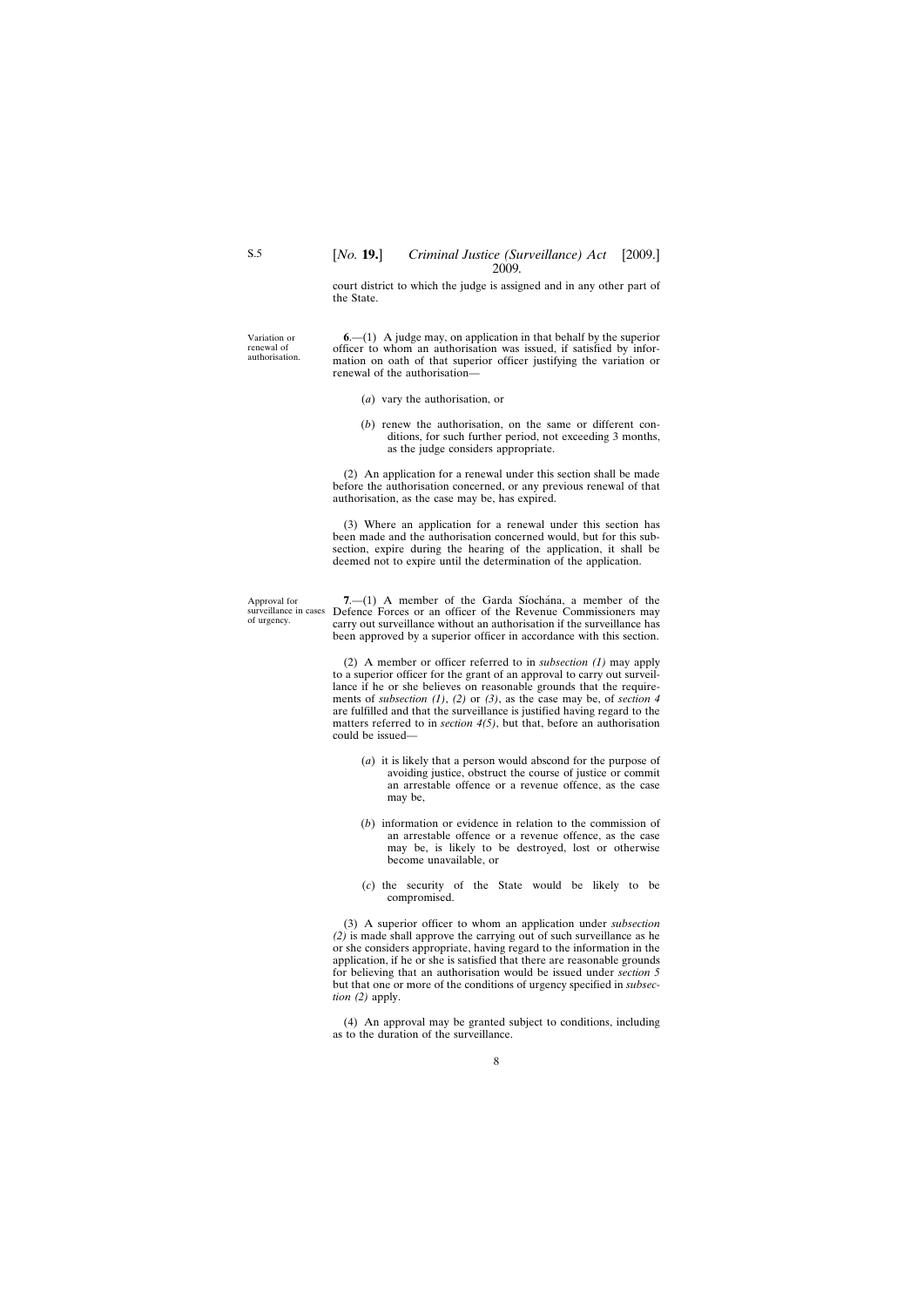(5) An approval under this section permits the member or officer concerned, accompanied by any other person whom he or she considers necessary, to enter, if necessary by the use of reasonable force, any place for the purposes of initiating or carrying out the approved surveillance, and withdrawing the approved surveillance device, without the consent of a person who owns or is in charge of the place.

(6) A superior officer who approves the carrying out of surveillance under this section shall, as soon as practicable and, in any case, not later than 8 hours after the surveillance has been approved, prepare a written record of approval of that surveillance.

(7) A written record of approval shall be in such form as the relevant Minister may prescribe by regulations and shall include—

- (*a*) particulars of the surveillance device that is approved to be used,
- (*b*) the person who, or the place or thing that, is to be the subject of the surveillance,
- (*c*) the name of the member of the Garda Siochana, member of the Defence Forces or officer of the Revenue Commissioners to whom the approval is granted,
- (*d*) the conditions (if any) subject to which the approval is granted,
- (*e*) the time at which the approval is granted, and
- (*f*) the duration of the approved surveillance.

(8) The member or officer shall not carry out surveillance under this section for a period of more than 72 hours from the time at which the approval is granted.

(9) The superior officer who approved the carrying out of surveillance may vary that approval, or any condition attached to it, at any time before the expiry of the period of 72 hours.

- (10) (*a*) If the superior officer who approved the carrying out of surveillance believes on reasonable grounds that surveillance beyond the period of 72 hours is warranted, he or she shall, as soon as possible but in any case before the expiry of that period, make an application under *section 4(4)* for an authorisation to continue the surveillance.
	- (*b*) Where an application under *section 4(4)* has been made and the period referred to in *paragraph (a)* would, but for this paragraph, expire during the hearing of the application, it shall be deemed not to expire until the determination of the application.

(11) A superior officer who approves the carrying out of surveillance under this section shall make a report as soon as possible and, in any case, not later than 7 days after the surveillance concerned has been completed, specifying the grounds on which the approval was granted, and including a copy of the written record of approval and a summary of the results of the surveillance.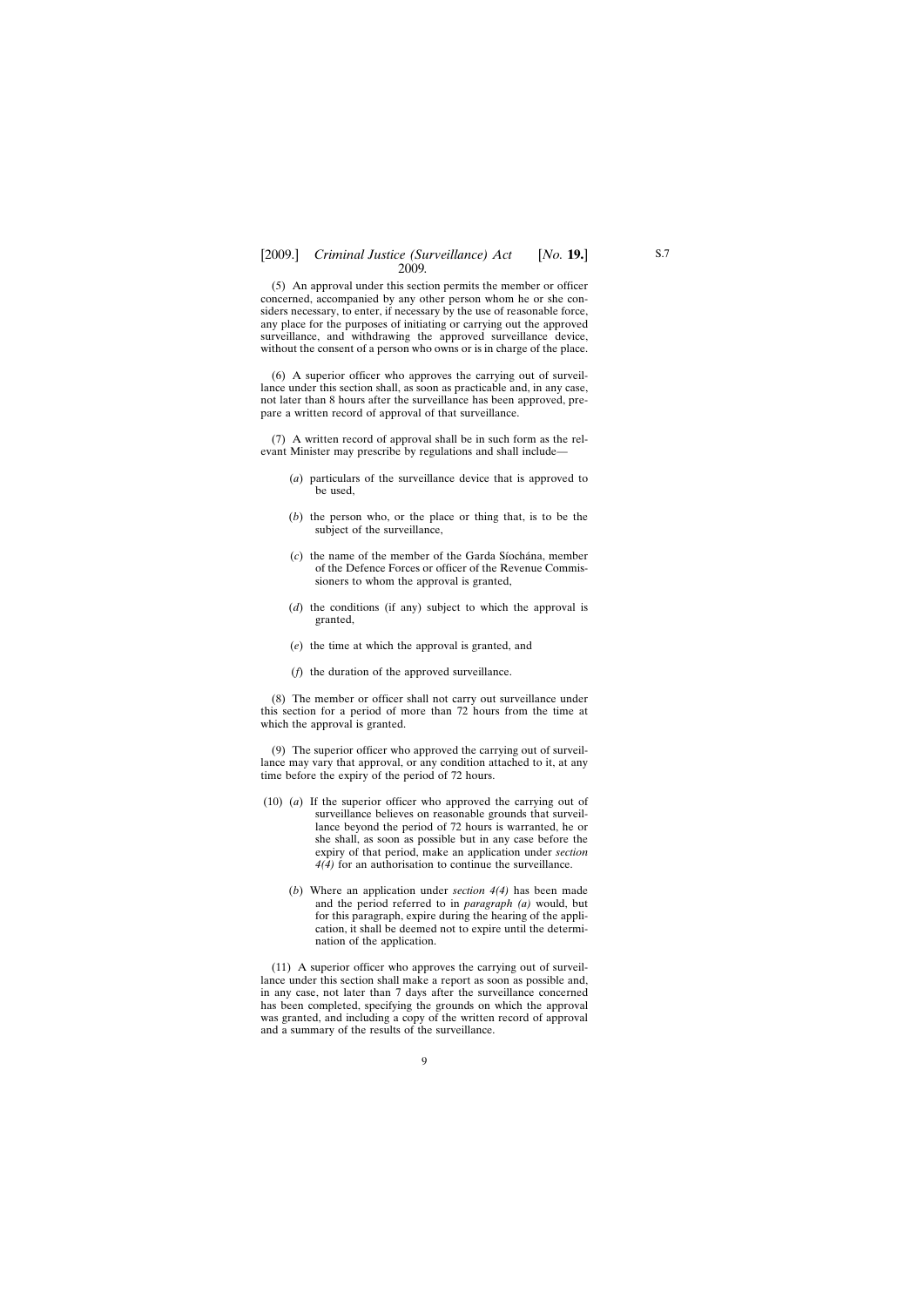(12) A report under *subsection (11)* shall be made to—

<span id="page-9-0"></span>S.7

- $(a)$  in the case of a member of the Garda Siochana, a member of the Garda Síochána of the rank of Assistant Commissioner,
- (*b*) in the case of an officer of the Defence Forces, a general officer within the meaning of section 2 (as amended by section 2(*b*) of the Defence (Amendment) Act 1979) of the Defence Act 1954, and
- (*c*) in the case of an officer of the Revenue Commissioners, an officer of the Revenue Commissioners of the rank of Assistant Secretary.

Tracking devices. **8**.—(1) Notwithstanding *sections 4* to *7*, a member of the Garda Síochána, a member of the Defence Forces or an officer of the Revenue Commissioners may, for a period of not more than 4 months or such shorter period as the Minister may prescribe by regulations, monitor the movements of persons, vehicles or things using a tracking device if that use has been approved by a superior officer in accordance with this section.

> (2) A member or officer referred to in *subsection (1)* may apply to a superior officer for the grant of an approval to use a tracking device if he or she believes on reasonable grounds that—

- (*a*) the requirements of *subsection (1)*, *(2)* or *(3)*, as the case may be, of *section 4* are fulfilled and that surveillance is justified having regard to the matters referred to in *paragraphs (b)* and *(c)* of *section 4(5)*, but that the use of a tracking device would be sufficient for obtaining the information or evidence in the circumstances concerned, and
- (*b*) the information or evidence sought could reasonably be obtained by the use of a tracking device for a specified period that is as short as is practicable to allow the information or evidence to be obtained.

(3) A superior officer to whom an application under *subsection (2)* is made shall approve such use of a tracking device as he or she considers appropriate, having regard to the information in the application, if he or she is satisfied that there are reasonable grounds for believing that an authorisation would be issued under *section 5* and that the conditions specified in *subsection (2)* apply.

(4) An approval may be granted subject to conditions, including as to the duration of the use of the tracking device.

(5) An approval under this section permits the member or officer concerned, accompanied by any other person whom he or she considers necessary, to place the tracking device and remove it at the end of its use, without the consent of a person who owns or is in charge of the vehicle or thing on which it is placed.

(6) A superior officer who approves the use of a tracking device under this section shall, as soon as practicable and, in any case, not later than 8 hours after the use has been approved, prepare a written record of approval of the use of the tracking device.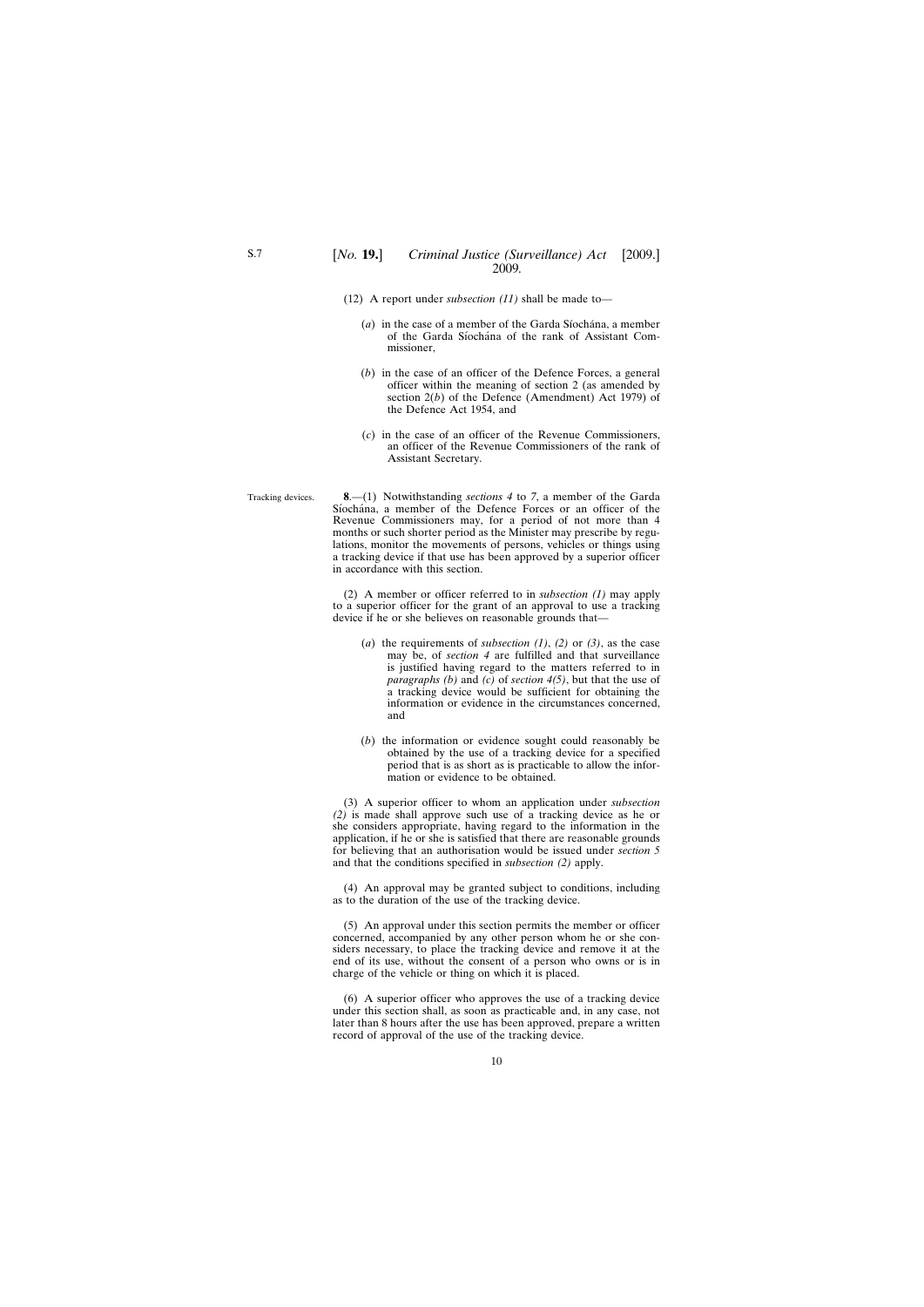<span id="page-10-0"></span>(7) A written record of approval shall be in such form as the relevant Minister may prescribe by regulations and shall include—

- (*a*) particulars of the tracking device that is approved to be used,
- (*b*) the person who, or the vehicle or thing that, is to be monitored,
- $(c)$  the name of the member of the Garda Siochana, member of the Defence Forces or officer of the Revenue Commissioners to whom the approval is granted,
- (*d*) the conditions (if any) subject to which the approval is granted,
- (*e*) the time at which the approval is granted, and
- (*f*) the duration of the use approved.

(8) Without prejudice to the maximum period for which an approval granted under this section may have effect, the superior officer who approves the use of a tracking device under this section may vary that approval, or any condition attached to it, at any time before the expiry of that approval.

(9) A superior officer who approves the use of a tracking device under this section shall make a report as soon as possible and, in any case, not later than 7 days after its use has ended, specifying the grounds on which the approval was granted, and including a copy of the written record of approval and a summary of the results of the monitoring.

- (10) A report under *subsection (9)* shall be made to—
	- (*a*) in the case of a member of the Garda Síochána, a member of the Garda Síochána of the rank of Assistant Commissioner,
	- (*b*) in the case of an officer of the Defence Forces, a general officer within the meaning of section 2 (as amended by section 2(*b*) of the Defence (Amendment) Act 1979) of the Defence Act 1954, and
	- (*c*) in the case of an officer of the Revenue Commissioners, an officer of the Revenue Commissioners of the rank of Assistant Secretary.

(11) The Minister may, in the interests of the protection of the privacy and other rights of persons, the security of the State, and the aims of preventing the commission of, and detecting, arrestable offences, make regulations prescribing a period of less than 4 months as the maximum period for which approvals granted under this section may have effect, and such regulations may prescribe different periods in respect of different purposes or circumstances.

**9**.—(1) An application for an authorisation under *section 4* or *6*, Retention of and any documents supporting the application, shall be retained materials relating to until—

applications and reports.

(*a*) the day that is 3 years after the day on which the authorisation concerned ceases to be in force, or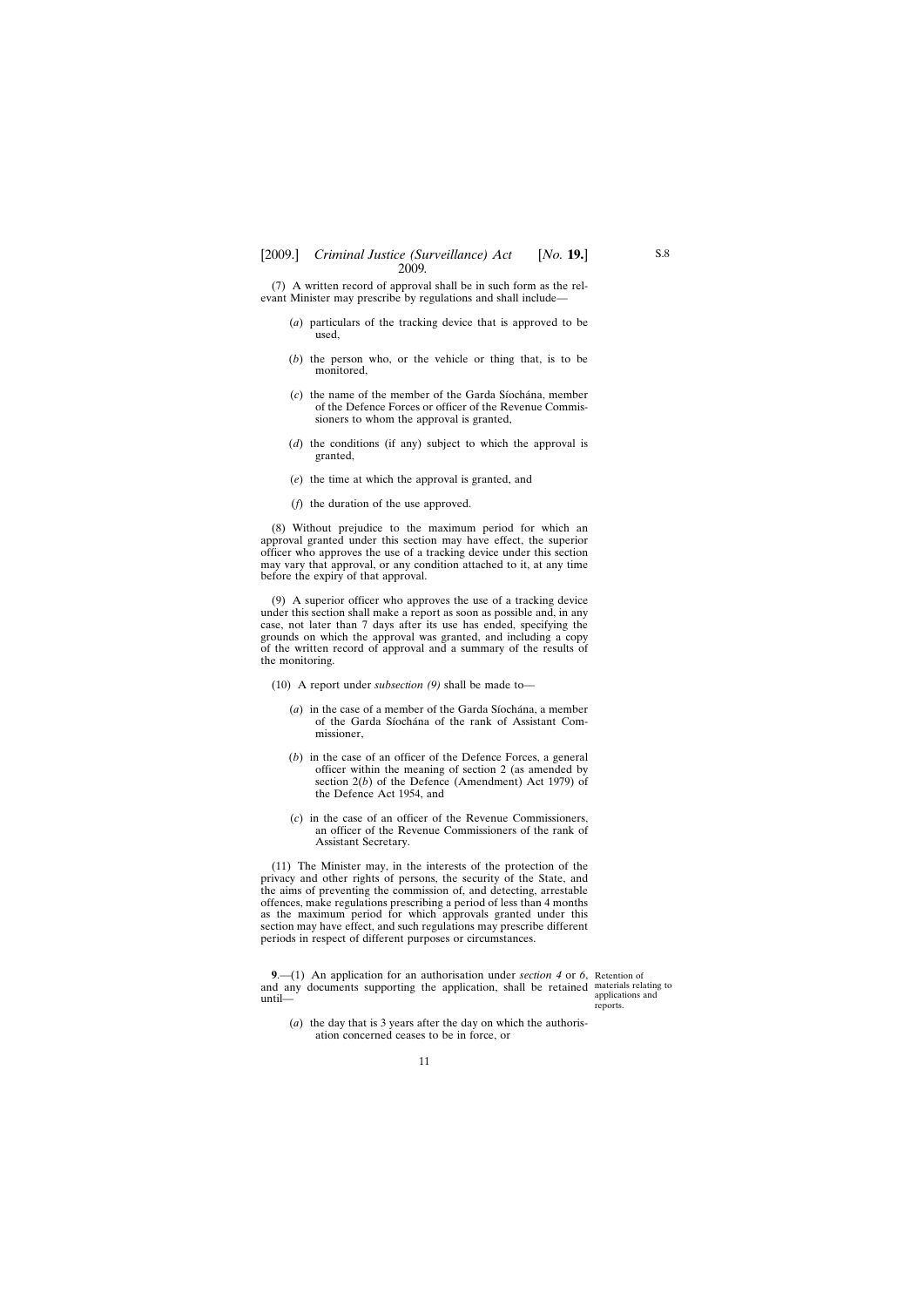(*b*) the day on which they are no longer required for any prosecution or appeal to which they are relevant,

<span id="page-11-0"></span>whichever is later.

(2) A written record of approval prepared under *section 7(6)* or *8(6),* and a report made under *section 7(11)* or *8(9)*, shall be retained until—

- (*a*) the day that is 3 years after the day on which the written record of approval is prepared or the report concerned is made, or
- (*b*) the day on which they are no longer required for any prosecution or appeal to which they are relevant,

#### whichever is later.

(3) The documents obtained as a result of surveillance carried out or tracking devices used under this Act, other than those referred to in *subsections (1)* and *(2),* shall be retained until—

- (*a*) the day that is 3 years after the end of the surveillance or monitoring concerned, or
- (*b*) the day on which they are no longer required for any prosecution or appeal to which they are relevant,

#### whichever is later.

(4) Subject to *subsection (5)*, the documents referred to in *subsections (1)* to *(3)* shall be destroyed as soon as practicable after they are no longer required to be retained under those subsections.

(5) The relevant Minister may authorise in writing the retention of any of the documents referred to in this section where he or she considers it necessary to do so having regard to—

- (*a*) the interests of the protection of the privacy and other rights of persons,
- (*b*) the security of the State,
- (*c*) the aims of preventing the commission of, and detecting, arrestable offences, and
- (*d*) the interests of justice.

Restriction of disclosure of existence of authorisations and other documents.

**10**.—(1) The relevant Minister shall ensure that information and documents to which this Act applies are stored securely and that only persons who he or she authorises for that purpose have access to them.

(2) In the interests of the protection of the privacy and other rights of persons, the security of the State, and the aims of preventing the commission of, and detecting, arrestable offences, the relevant Minister may make regulations prescribing—

(*a*) the persons or categories of persons who are to have access for the purposes of this section to information with respect to the existence of authorisations, approvals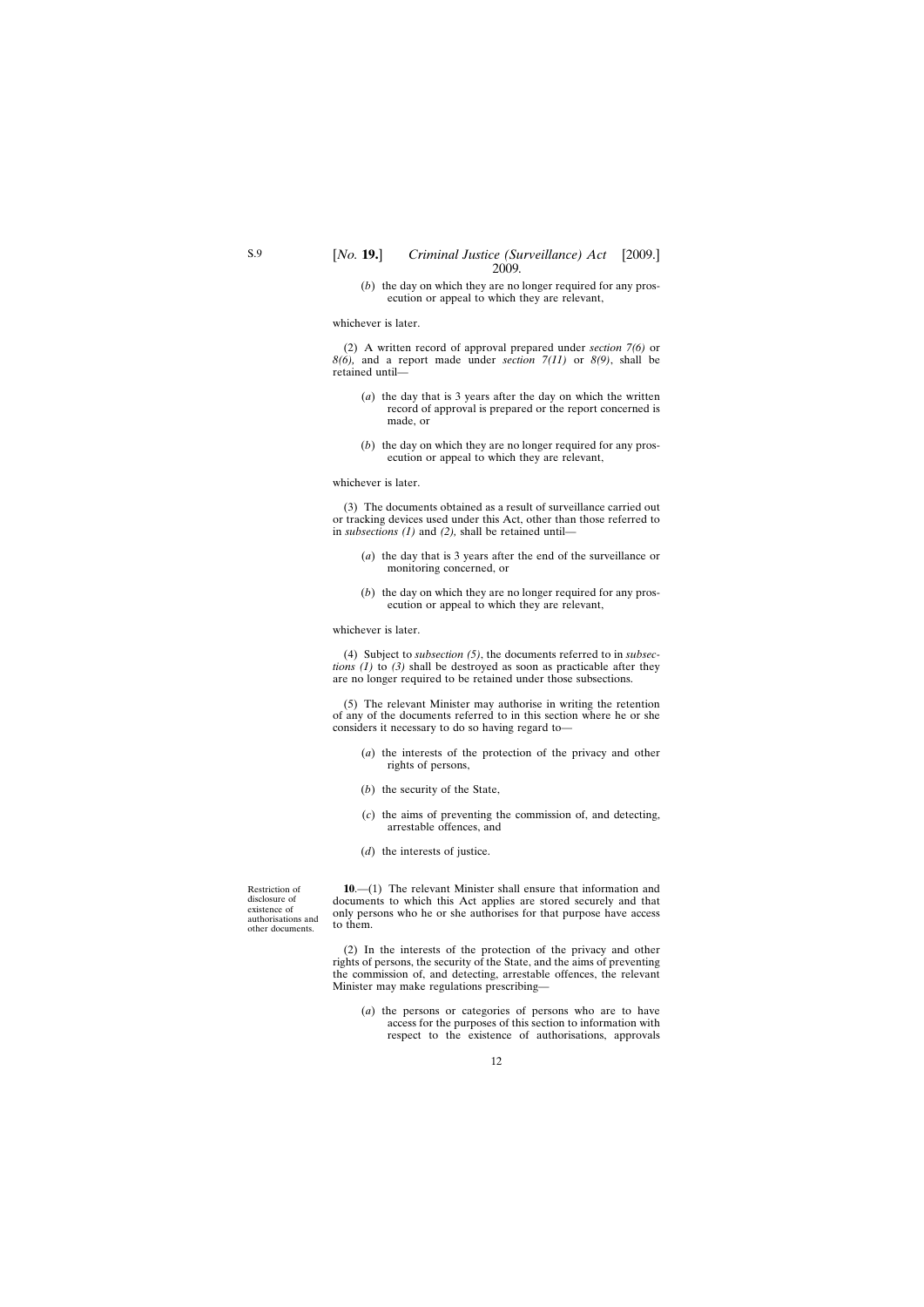<span id="page-12-0"></span>granted under *sections 7* and *8* and documents referred to in *section 9*,

- (*b*) the procedures and arrangements for the secure storage, and the maintenance of the security, of that information and those documents, and
- (*c*) the number of copies that may be made of those documents and the destruction of those copies as soon as possible after they are no longer required under *section 9.*

(3) Notwithstanding *section 13*, the Minister may make regulations respecting the disclosure or non-disclosure, to the person who was its subject or other persons whose interests are materially affected by it, of the existence of an authorisation or an approval under *section 7* or *8*, provided that any disclosure authorised by such regulations is—

- (*a*) consistent with the purposes for which the authorisation or approval concerned was issued or granted,
- (*b*) consistent with the security of the State, the protection of persons' privacy and other rights and the aims of preventing and detecting the commission of arrestable offences, and
- (*c*) unlikely to hinder the investigation in the future of such offences.
- (4) Any regulation made under *subsection (3)* may—
	- (*a*) require consultation by the Minister, in any particular case of disclosure, with such classes of persons as may be prescribed,
	- (*b*) prescribe categories of persons (other than the subjects of the authorisations or approvals) whose interests are materially affected by authorisations or approvals, to whom disclosure is to be made, and
	- (*c*) permit the imposition of terms and conditions limiting the extent or detail of disclosure as necessary, having regard to the matters referred to in *subsection (3).*

**11**.—(1) A person who believes that he or she might be the sub-Complaints ject of an authorisation or an approval under *section 7* or *8* may apply procedure.to the Referee for an investigation into the matter.

(2) A superior officer who makes a report under *section 7(11)* or *8(9),* or receives a report under *section 7(12)* or *8(10)*, may apply to the Referee for an investigation into a matter if he or she believes that such an investigation would be in the interests of justice.

(3) If an application is made under this section (other than one that the Referee considers to be frivolous or vexatious), the Referee shall investigate—

- (*a*) whether an authorisation was issued or an approval was granted as alleged in the application, and
- (*b*) if so, whether there has been a relevant contravention.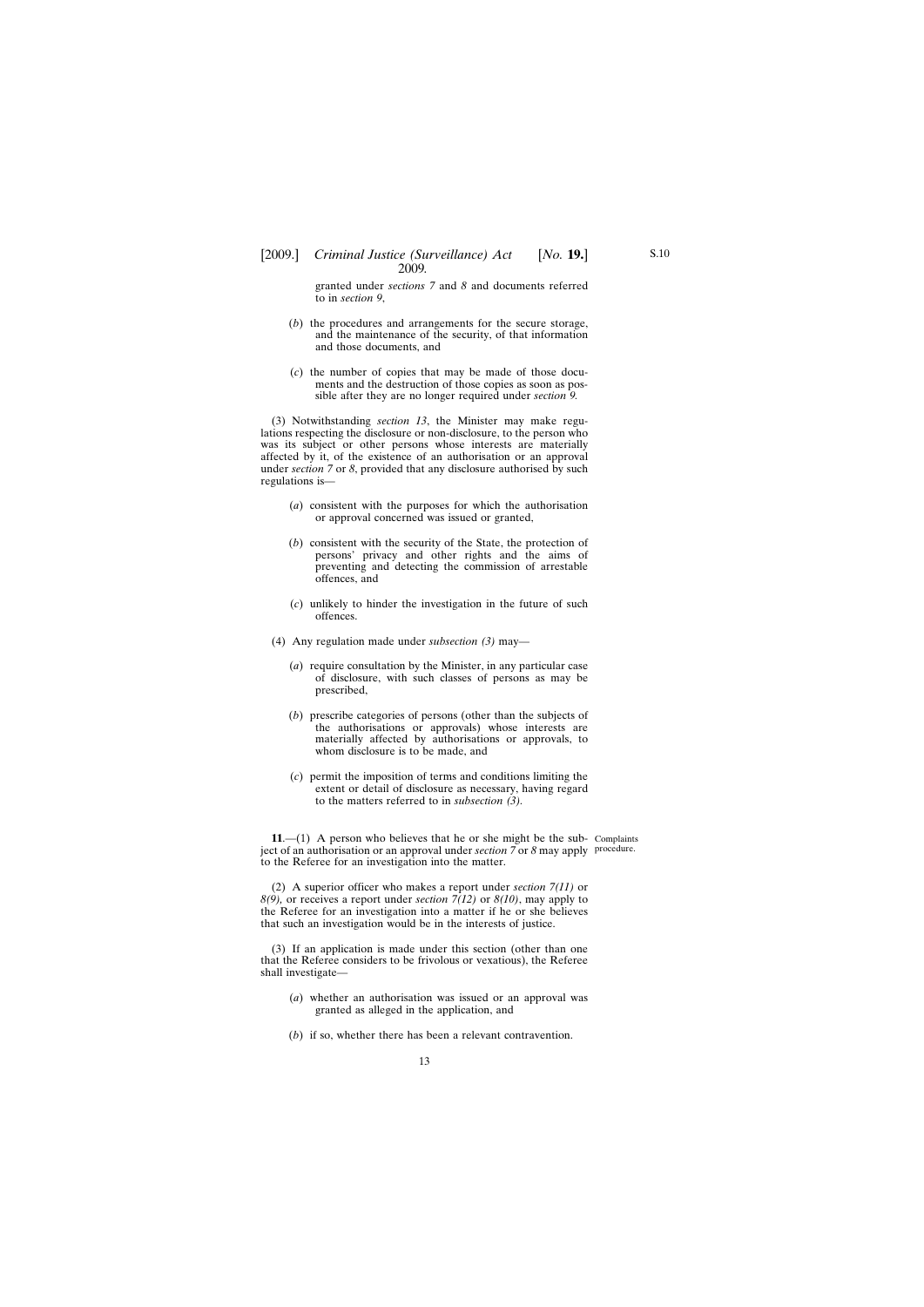(4) If, after investigating the matter, the Referee concludes that there has been a relevant contravention, the Referee shall—

- (*a*) notify the applicant, and any other person whose interests are materially affected by the relevant contravention, in writing of that conclusion, and
- (*b*) make a report of his or her findings to the Taoiseach.

(5) In the circumstances referred to in *subsection (4)*, the Referee may also, if he or she is of opinion that the relevant contravention was material and that to do so would be justified in the circumstances, by order do one or more of the following things:

- (*a*) direct—
	- (i) the quashing of the authorisation or the reversal of the approval, and
	- (ii) the destruction of the written record of approval concerned, the report under *section 7(11)* or *8(9)* concerned, and any information or documents obtained as a result of the authorisation or approval;
- (*b*) make a recommendation for the payment of such sum, not exceeding  $\epsilon$ 5,000, specified in the order by way of compensation to the person who was the subject of the authorisation or approval;
- (*c*) report the matter and any recommendation under *paragraph (b)* to—
	- (i) the Garda Síochána Ombudsman Commission, in the case of a contravention by the Garda Síochána,
	- (ii) the Minister for Defence, in the case of a contravention by the Defence Forces,
	- (iii) the Minister for Finance, in the case of a contravention by the Revenue Commissioners;
- (*d*) report the matter and any recommendation under *paragraph (b)* to the judge designated under *section 12*.

(6) If the Referee is of opinion that, in all the circumstances, it would not be in the public interest to—

- (*a*) notify, under *subsection (4)(a)*, the applicant or the other person, if any, of a conclusion that there has been a relevant contravention,
- (*b*) direct the quashing, reversal or destruction under *subsection (5)(a)*, or
- (*c*) make a recommendation for the payment of a sum by way of compensation under *subsection (5)(b)*,

he or she shall decline to do so.

(7) If, after investigating the matter, the Referee concludes that there has not been a relevant contravention, the Referee shall give notice in writing to the applicant stating only that there has been no such contravention.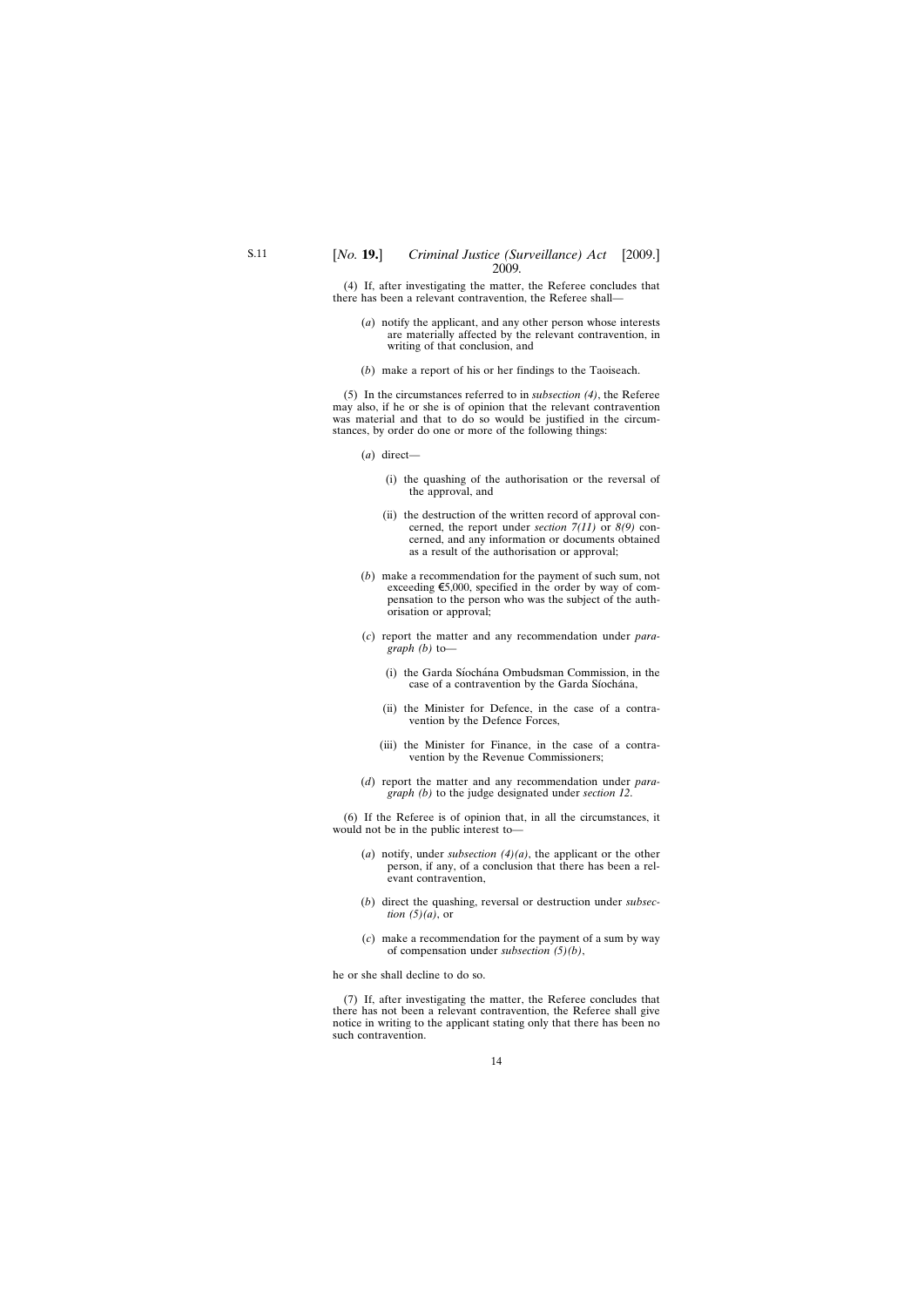<span id="page-14-0"></span>(8) A decision of the Referee under this section is final.

(9) A relevant contravention that is not material does not of itself constitute a cause of action at the suit of a person who was the subject of the authorisation or approval concerned.

 $(10)$  A person in charge of a Garda Síochána station within the meaning of section  $99(10)$  of the Garda Síochána Act 2005, a place under the control of the Defence Forces or the Revenue Commissioners or any other place in which documents relevant to an investigation under this section are kept shall ensure that the Referee has access to those places, and to the authorisations, written records of approval, reports and other relevant documents that the Referee may request.

- (11) The Referee—
	- (*a*) may, on his or her own initiative, and
	- (*b*) shall, where a case has been referred to him or her by the designated judge under *section 12(8)*,

investigate whether there has been a relevant contravention and this section (other than *subsection (7)*) shall apply to such an investigation as if the references to "the applicant" in *subsections (4)* and *(6)* were to "the person who was the subject of the authorisation or approval".

(12) In this section—

"Referee" means the holder of the office of Complaints Referee under the Act of 1993;

"relevant contravention" means a contravention of a provision of *sections 4* to *8*.

**12.**—(1) After consulting with the Minister, the President of the Review of High Court shall invite a judge of the High Court to undertake (while operation of this serving as such a judge) the duties specified in this section and, if the  $\frac{\text{Act}}{\text{indag}}$  designated invitation is accepted, the Government shall designate the judge for the purposes of performing those functions.

judge.

(2) The designated judge holds office in accordance with the terms of the designation.

- (3) The functions of the designated judge are to—
	- (*a*) keep under review the operation of *sections 4* to *8,* and
	- (*b*) report to the Taoiseach from time to time and at least once every 12 months concerning any matters relating to the operation of those sections that the designated judge considers should be reported.

(4) For the purpose of performing his or her functions the designated judge may investigate any case in which an authorisation is issued under *section 5* or renewed or varied under *section 6* or an approval is granted under *section 7* or *8*.

 $(5)$  A person in charge of a Garda Síochána station within the meaning of section 99(10) of the Garda Síochána Act 2005, a place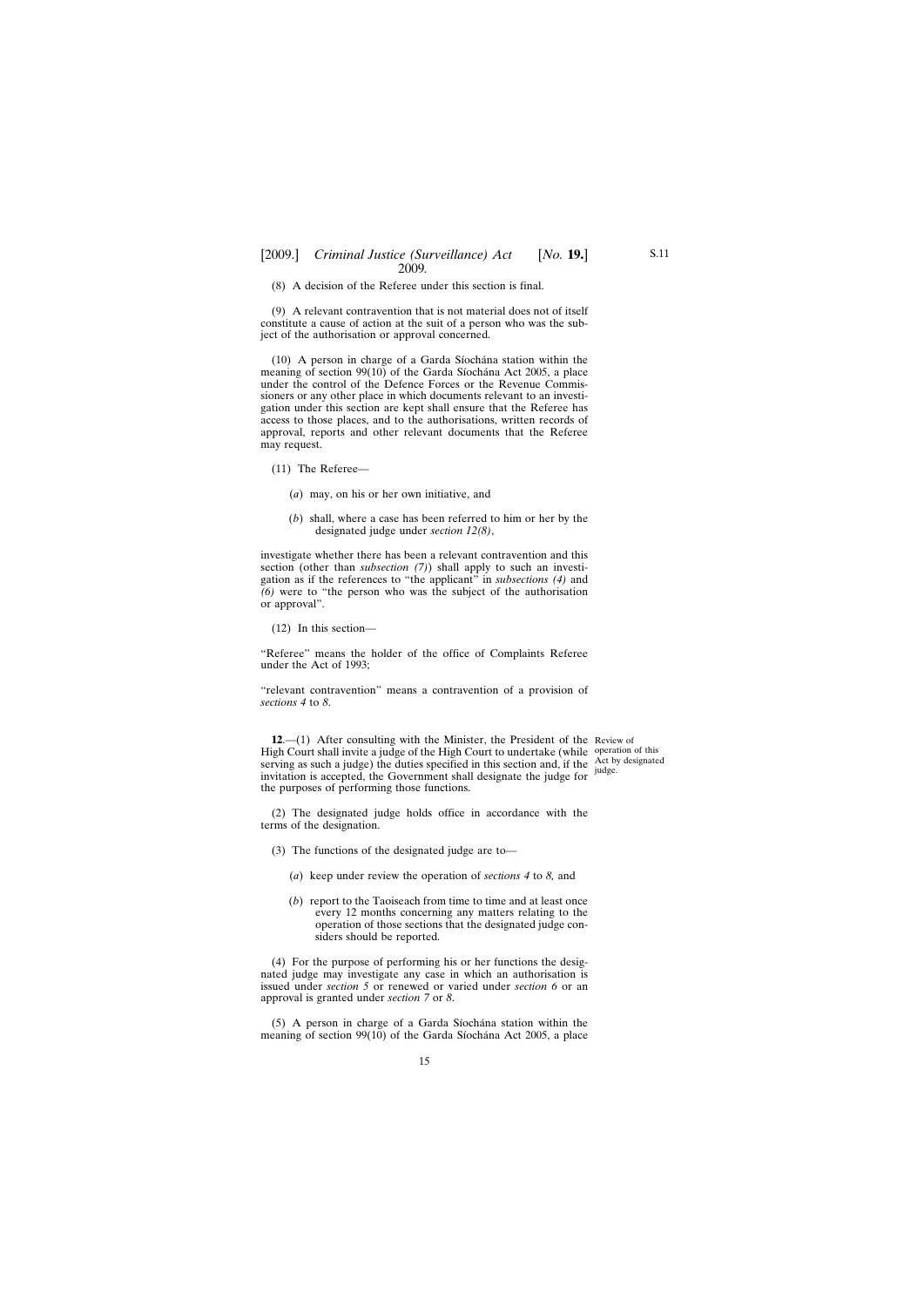#### <span id="page-15-0"></span>[*No.* **19.**] *Criminal Justice (Surveillance) Act* [2009.] 2009*.*

under the control of the Defence Forces or the Revenue Commissioners or any other place in which documents relevant to the performance of the functions of the designated judge are kept shall ensure that the designated judge has access to those places, and to the authorisations, written records of approval, reports and other relevant documents that the designated judge may request.

(6) The Taoiseach shall ensure that a copy of a report under *subsection (3)(b)* is laid before each House of the Oireachtas not later than 6 months after it is made, together with a statement of whether any matter has been excluded under *subsection (7)*.

(7) If the Taoiseach considers, after consultation with the designated judge, that the publication of any matter in a report, copies of which are to be laid before the Houses under *subsection (6)*, would be prejudicial to the security of the State, the Taoiseach may exclude that matter from those copies.

(8) Where the designated judge investigates a case under *subsection (4)* and is of the opinion that it is in the interests of justice to do so, he or she may refer that case to the Referee for an investigation under *section 11(11)*.

**13**.—(1) A person shall not disclose, inside or outside the State, any information in connection with the operation of this Act in relation to surveillance carried out under an authorisation or under an approval granted in accordance with *section 7* or *8*, including any information or documents obtained as a result of such surveillance, or reveal the existence of an application for the issue of an authorisation, the variation or renewal of an authorisation under *section 6* or the grant of an approval under *section 7* or *8*, unless the disclosure is to an authorised person and is—

- (*a*) for the purposes of the prevention, investigation or detection of crime,
- (*b*) for the prosecution of offences,
- (*c*) in the interests of the security of the State, or
- (*d*) required under any other enactment.

(2) A relevant person who contravenes *subsection (1)* shall be guilty of an offence and shall be liable—

- (*a*) on summary conviction, to a fine not exceeding  $\epsilon$ 3,000 or imprisonment for a term not exceeding 12 months or both, or
- (*b*) on conviction on indictment, to a fine not exceeding  $\epsilon$ 50,000 or imprisonment for a term not exceeding 5 years or both.

(3) A person other than a relevant person who contravenes *subsection (1)* shall be guilty of an offence and shall be liable—

(*a*) on summary conviction, to a fine not exceeding  $\epsilon 1,000$  or imprisonment for a term not exceeding 6 months or both, or

Confidentiality of information.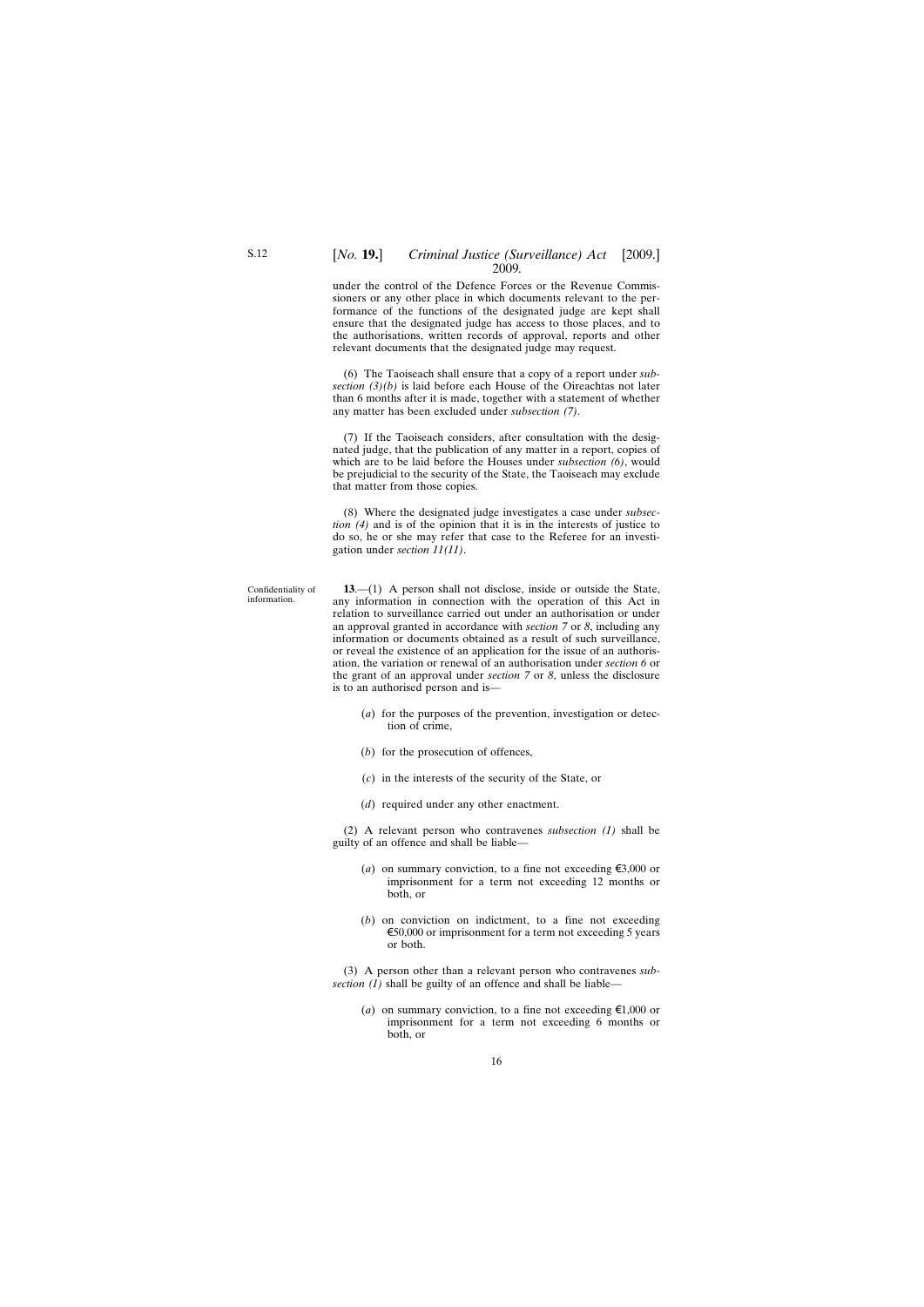- <span id="page-16-0"></span>(*b*) on conviction on indictment, to a fine not exceeding  $\epsilon$ 10,000 or imprisonment for a term not exceeding 2 years or both.
- (4) In this section—

"authorised person" means—

- (*a*) a person referred to in section  $62(4)(a)$  of the Garda Síochána Act 2005,
- (*b*) the Minister for Defence,
- (*c*) the Minister for Finance, and
- (*d*) a person the disclosure to whom is—
	- (i) authorised by the Commissioner of the Garda Siochána, the Chief of Staff of the Defence Forces or a Revenue Commissioner, or
	- (ii) otherwise authorised by law;

"relevant person" means a person who is or was—

- (*a*) a member of the Garda Siochana, a member of the Defence Forces or an officer of the Revenue Commissioners,
- $(b)$  a reserve member of the Garda Síochána within the meaning of the Garda Síochána Act 2005,
- (*c*) a member of the Reserve Defence Force within the meaning of the Defence Act 1954,
- $(d)$  a member of the civilian staff of the Garda Síochána or of the Defence Forces, or
- (*e*) engaged under a contract or other arrangement to work with or for the Garda Síochána, the Defence Forces or the Revenue Commissioners.

**14**.—(1) Evidence obtained as a result of surveillance carried out Admissibility of under an authorisation or under an approval granted in accordance evidence. with *section 7* or *8* may be admitted as evidence in criminal proceedings.

(2) Nothing in this Act is to be construed as prejudicing the admissibility of information or material obtained otherwise than as a result of surveillance carried out under an authorisation or under an approval granted in accordance with *section 7* or *8*.

- (3) (*a*) Information or documents obtained as a result of surveillance carried out under an authorisation or under an approval granted in accordance with *section 7* or *8* may be admitted as evidence in criminal proceedings notwithstanding any error or omission on the face of the authorisation or written record of approval concerned, if the court, having regard in particular to the matters specified in *paragraph (b)*, decides that—
	- (i) the error or omission concerned was inadvertent, and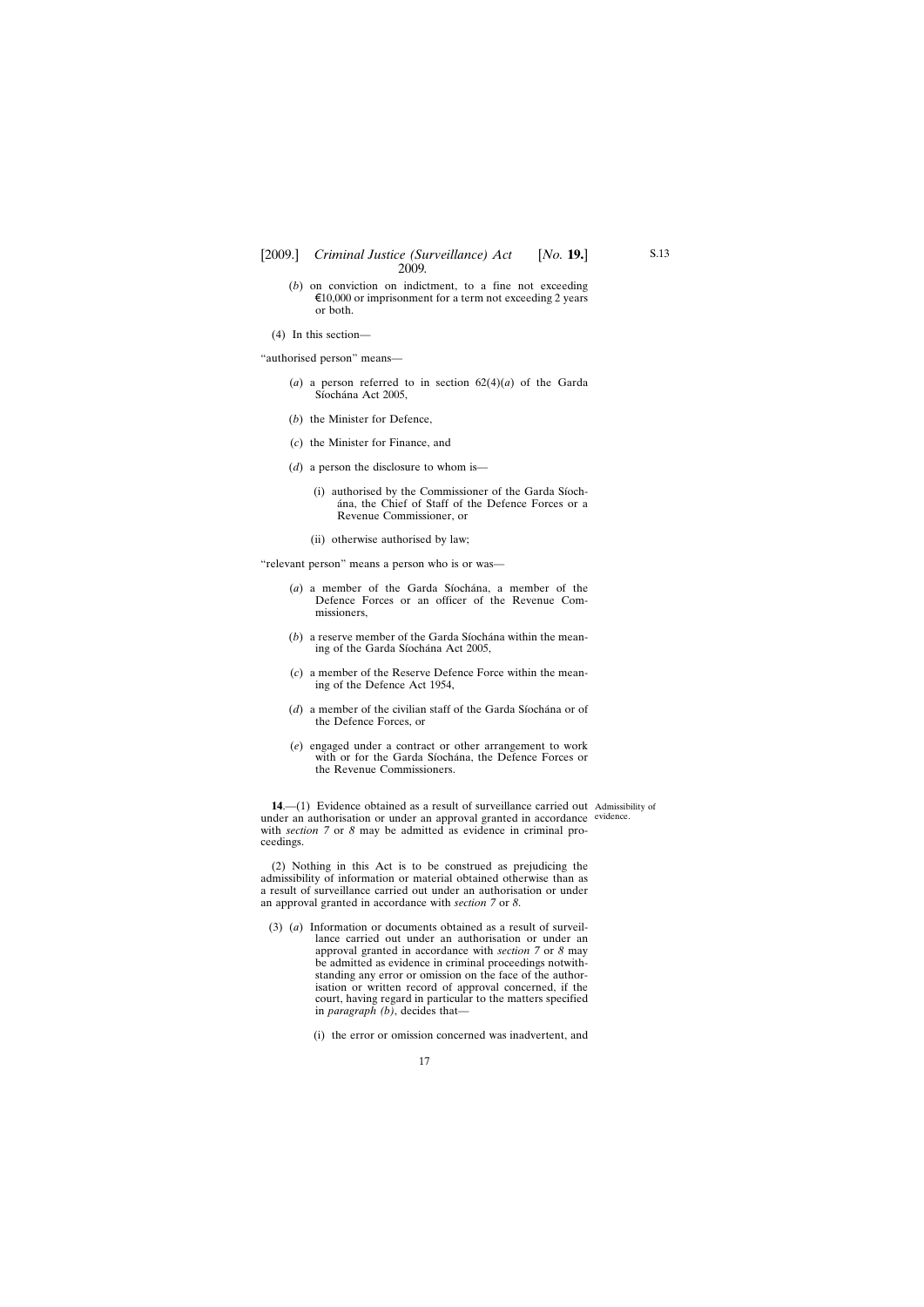- (ii) the information or document ought to be admitted in the interests of justice.
- (*b*) The matters referred to in *paragraph (a)* are the following:
	- (i) whether the error or omission concerned was serious or merely technical in nature;
	- (ii) the nature of any right infringed by the obtaining of the information or document concerned;
	- (iii) whether there were circumstances of urgency;
	- (iv) the possible prejudicial effect of the information or document concerned;
	- (v) the probative value of the information or document concerned.
- (4) (*a*) Information or documents obtained as a result of surveillance carried out under an authorisation or under an approval granted in accordance with *section 7* or *8* may be admitted as evidence in criminal proceedings notwithstanding any failure by any member of the Garda Síocha´na, member of the Defence Forces or officer of the Revenue Commissioners concerned to comply with a requirement of the authorisation or approval concerned, if the court, having regard in particular to the matters specified in *paragraph (b)*, decides that—
	- (i) the member or officer concerned acted in good faith and that the failure was inadvertent, and
	- (ii) the information or document ought to be admitted in the interests of justice.
	- (*b*) The matters referred to in *paragraph (a)* are the following:
		- (i) whether the failure concerned was serious or merely technical in nature;
		- (ii) the nature of any right infringed by the obtaining of the information or document concerned;
		- (iii) whether there were circumstances of urgency;
		- (iv) the possible prejudicial effect of the information or document concerned;
		- (v) the probative value of the information or document concerned.

(5) It shall be presumed, until the contrary is shown, that a surveillance device or tracking device used by a member of the Garda Síochána, a member of the Defence Forces or an officer of the Revenue Commissioners for the purposes referred to in this Act is a device capable of producing accurate information or material without the necessity of proving that the surveillance device or tracking device was in good working order.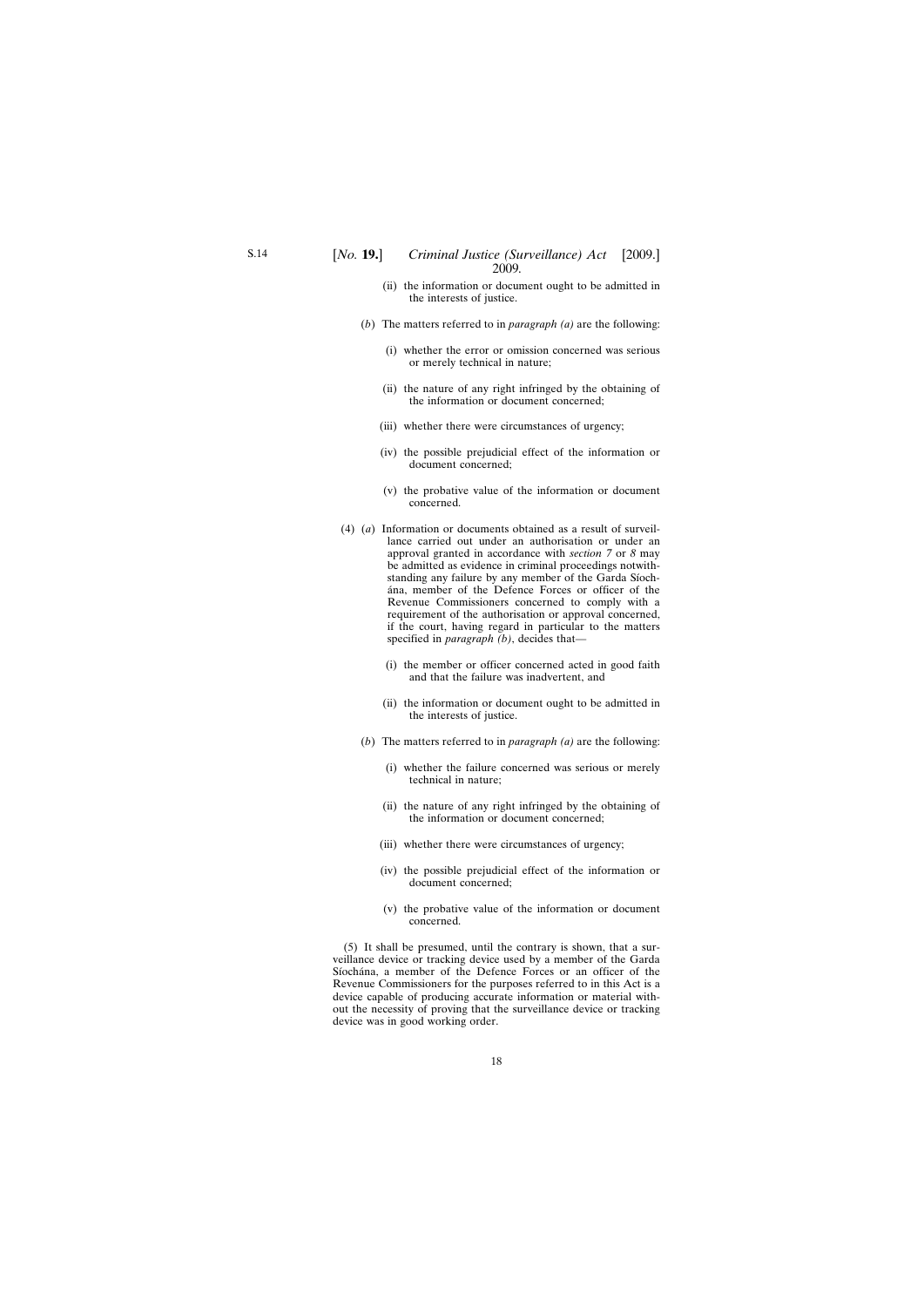<span id="page-18-0"></span>**15.**—(1) Unless authorised by the court, the existence or non-Disclosure of existence of the following shall not be disclosed by way of discovery information. or otherwise in the course of any proceedings:

- (*a*) an application under *section 4* or *6*;
- (*b*) an authorisation;
- (*c*) an approval granted under *section 7* or *8*;
- (*d*) surveillance carried out under an authorisation or under an approval granted under *section 7*;
- (*e*) the use of a tracking device under *section 8*; and
- (*f*) documentary or other information or evidence in relation to—
	- (i) the decision to apply for an authorisation or an approval under *section 7* or *8*, or
	- (ii) anything referred to in *paragraphs (a)* to *(e)*.

(2) The court shall not authorise the disclosure if it is satisfied that to do so is likely to create a material risk to—

- (*a*) the security of the State,
- (*b*) the ability of the State to protect persons from terrorist activity, terrorist-linked activity, organised crime and other serious crime,
- (*c*) the maintenance of the integrity, effectiveness and security of the operations of the Garda Síochána, the Defence Forces or the Revenue Commissioners, or
- (*d*) the ability of the State to protect witnesses, including their identities.

(3) Notwithstanding *subsection (2)*, the court may authorise the disclosure, subject to such conditions as it considers justified, if in all of the circumstances it is in the interests of justice to do so.

(4) In this section—

"organised crime" has the meaning it has in Part 7 of the Criminal Justice Act 2006;

"terrorist activity" and "terrorist-linked activity" have the meanings they have in section 4 of, and Schedule 2 to, the Criminal Justice (Terrorist Offences) Act 2005.

**16**.—(1) The Minister, the Minister for Defence and the Minister Regulations.for Finance may make regulations prescribing any matter or thing which is referred to in this Act as prescribed or to be prescribed by him or her.

(2) Regulations made under this section may contain such incidental, supplementary and consequential provisions as appear to the Minister of the Government making them to be necessary or expedient for the purposes of the regulations.